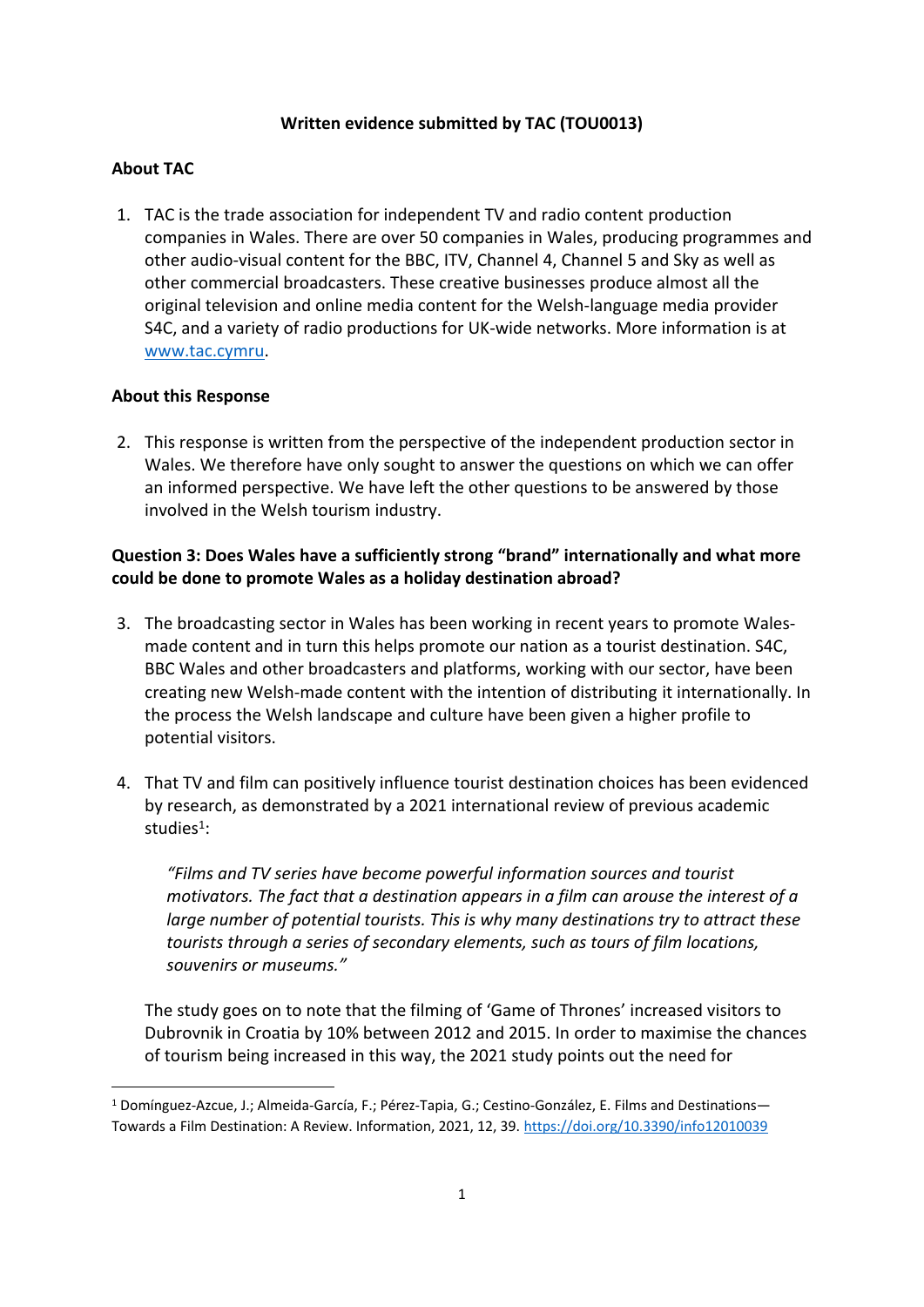coordinated steps to be taken prior, during and following the creation of a production to ensure maximum impact to potential tourists:

*"…the fact that a destination appears in a film or series is not an advantage per se, and it is the management of the destination that will make the difference. In this management, it is essential that there is a joint strategic approach between all stakeholders: film commissions, public institutions, private agents that develop the tourism offer, and even the residents of the place."*

- 5. While not every production will provide such opportunities, this should be a consistent approach for every relevant production, involving Visit Wales and local authorities, as well as those involved in productions.
- 6. The second season of the current production of 'Lord of the Rings' will be filmed in the UK this time around. Key members of its cast are Welsh-speakers therefore potentially giving the opportunity to promote the Welsh language and culture to international audiences. On the domestic front, the current season of 'The Apprentice' raised interest in North Wales amongst the show's audience when one episode's task was to sell tours of North Wales<sup>2</sup>. To an extent productions like 'Doctor Who' have done the same for Cardiff and we are seeing examples of how Welsh locations are creating visitor trails for fans of dramas such as 'Un Bore Mercher / Keeping Faith'. Also the filming of 'I'm a Celebrity…' in Castell Gwrych in North Wales, already a tourist attraction, has created a further increase in tourism to the area.
- 7. TAC is aware of the work Visit Wales does in this regard, in promoting tourism locations and products related to prominent TV series, such as 'The Apprentice' and 'I'm a Celebrity…', across web and social media channels. Visit Wales also works closely with VisitBritain, where opportunities arise, to present Wales as part of a UK-wide film and TV promotion to international audiences (recent examples being King Arthur, BFG and Paddington)
- 8. As long as film and TV production in Wales remains strong we can look forward to many more such opportunities to promote Wales. Of course this partly relies on a sustainable base of production and the extent to which is has the workforce capacity. Greater investment in the creative sector in Wales, in terms of training and business development, could lead to the creation of further productions which give international audiences a window onto what Wales has to offer as a tourist destination.
- 9. TAC encourages film and TV productions in Wales to be made by home-grown indigenous companies, using local production talent and with the whole production, including post-production and visual effects, being produced in Wales. We work in partnership with S4C to deliver a training programme which saw 283 people register for 16 training online sessions in 2021. This year there have already been 95 attendees for

<sup>&</sup>lt;sup>2</sup> See: <https://www.dailypost.co.uk/whats-on/whats-on-news/fans-apprentice-praise-beautiful-north-23059388>.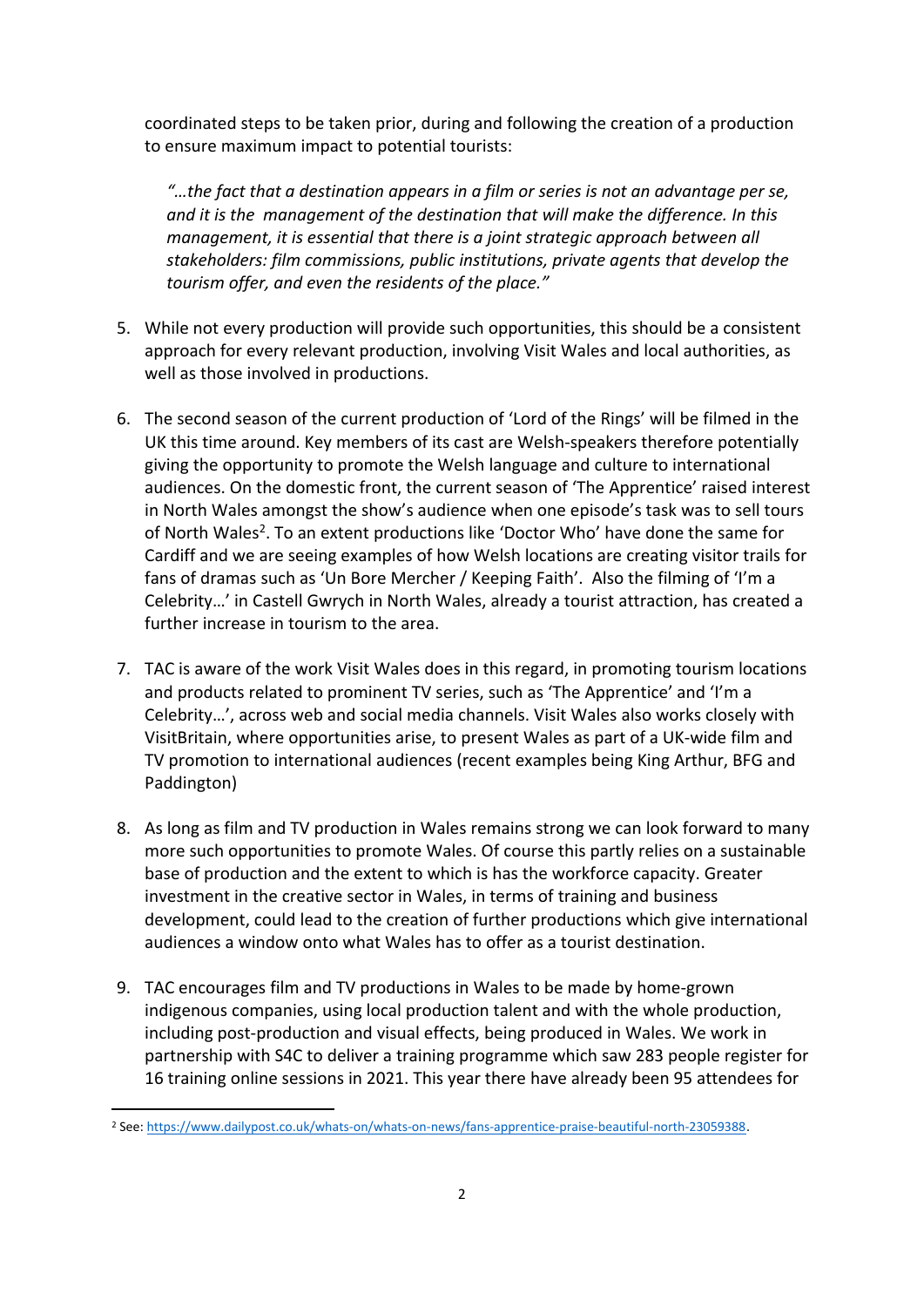three courses. There are also initiatives such as Ffilm Cymru Wales' 'Foot in the Door' scheme providing 300 training opportunities for people to enter the Welsh film and TV sector.

10. It is important that the Welsh Government looks to invest further in Welsh TV production and training via Creative Wales, so that we have capacity to create content for all commissioners, incl. platforms such as Netflix, which would be compelling to potential international tourists.

#### **Question 4: How has the COVID-19 pandemic impacted the tourism industry in Wales?**

- 11. The tourism industry is clearly best placed to answer this question, however we are aware of the impact on general travel and movement in Wales during the pandemic.
- 12. Following an initial hiatus, our own industry was only ultimately able to continue to be active during the pandemic due to a number of proactive initiatives. These included S4C being quick to introduce additional commissioning, to have topical content on the pandemic and to keep production companies active and freelances in employment.
- 13. TAC and S4C moved our training partnership online, providing bespoke Covid-specific risk assessments workshops in addition to our scheduled training, and offered free places to freelancers. UK-wide, TV and film production benefited from the development of the UK TV industry COVID-19 safe working guidelines, and lastly the UK Film and TV Production Restart Scheme.
- 14. Elsewhere Creative Wales launched in January 2020, shortly before the start of the pandemic. While the pandemic disrupted some of its plans, it was nevertheless quick to react to the situation by providing schemes such as the Emergency TV Development and Digital funds.

### **Question 7: What steps are needed post-pandemic for the tourism sector in Wales to recover and grow its international appeal?**

- 15. To provide further impetus and as per our reply to Question 3, it is important to recognise enhance the important role of compelling Welsh TV and content, made for an international audience and distributed widely oversees, in making audiences interested in and curious about Wales. Promoting Wales via compelling entertainment, drama and factual programmes provides a dual benefit of growing or native TV production sector and also promoting the nation as a tourist destination.
- 16. We welcome Visit Wales' creation of the Wales International Inbound Tourism Fund, including its new multilingual campaign to attract overseas visitors. It is important that the Welsh Government continues to invest in such initiatives to attract further visitors,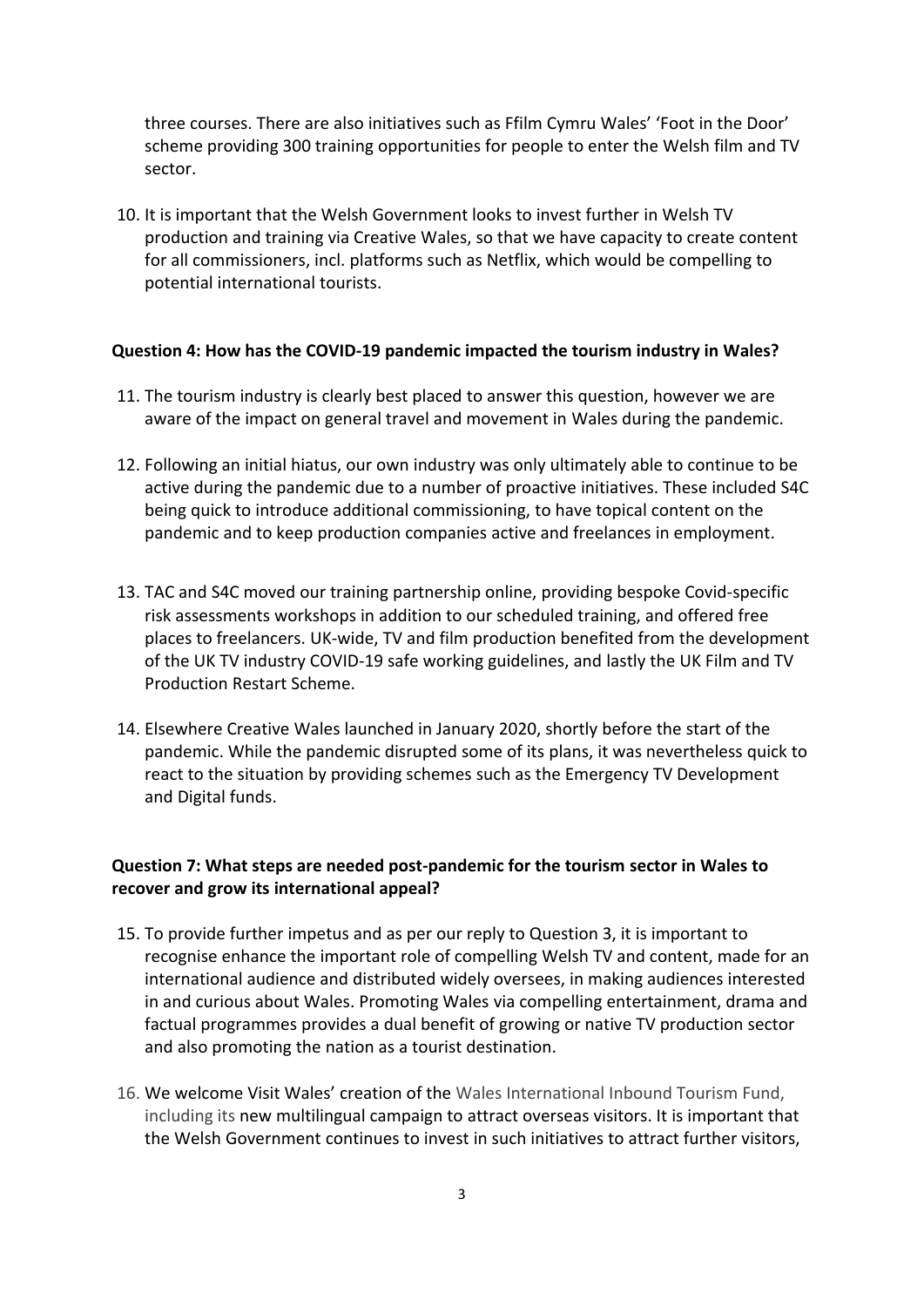to keep Wales on the map and help our tourism industry to recover post-pandemic and grow.

- 17. Whenever a major new international production is planned, the relevant bodies and the relevant local authorities and tourism bodies can be co-coordinating with broadcasters and VOD platforms to discuss allocating additional investment in promoting the areas before, during and after the production, which could help to drive up tourism. In some cases this can be anticipated but in others it is a case of making the production and then seeing where it can be sold internationally post-broadcast.
- 18. This work is already going on to some extent. Creative Wales works very closely with Visit Wales. With a production such as the TV series 'Discovery of Witches', they track the impact a Wales-based production has in terms of the traffic to Wales' tourism sites during the international screening of shows. Creative Wales receives audio-visual material from the productions it supports and uses these to cross-promote the production and Wales more widely online. Creative Wales and Visit Wales are also working to highlight the Welsh locations used in the forthcoming Disney+ series 'Willow'. Creative Wales also works with other productions such as the Oscarnominated film 'Affairs of the Arts' to maximise their international, impact.
- 19. We also welcome the fact that Creative Wales works closely with Film Hub Wales and funds a post to support its Made in Wales project, which celebrates film with Welsh connections.
- 20. As we emerge from the pandemic there is more that Creative Wales can now do to its international presence and we look forward to seeing it do so from this year. Creative Wales has Memoranda of Understanding between itself and both S4 $C<sup>3</sup>$  and BBC Wales<sup>4</sup>. These MOUs place an emphasis on seeking to create content which can promote Wales to the rest of the UK and internationally, as well as other aims such as encouraging greater diversity and celebrating up and coming Welsh talent.
- 21. Overall TAC has seen the setting up of Creative Wales as a highly positive development and would welcome its being given increased resources to expand its work in its various areas of operation. TAC is a member of Creative Wales' Stakeholder Group and we look forward to increasing our level of cooperation with the agency, to ensure our members are working with Creative Wales and Visit Wales to maximise the part any new productions can play in increasing international interest in the nation and its locations and culture.
- 22. In order that Wales' tourism can grow and develop it is important for there to be coordinated action, including at UK level. TAC would like the UK Government to ensure

<sup>3</sup> [https://www.s4c.cymru/en/press/post/47923/2m-fund-at-the-heart-of-s4c-and-creative-wales-support-for-wales-screen](https://www.s4c.cymru/en/press/post/47923/2m-fund-at-the-heart-of-s4c-and-creative-wales-support-for-wales-screen-sector/)[sector/](https://www.s4c.cymru/en/press/post/47923/2m-fund-at-the-heart-of-s4c-and-creative-wales-support-for-wales-screen-sector/)

<sup>4</sup> <https://www.bbc.com/mediacentre/2021/bbc-creative-wales-partnership>